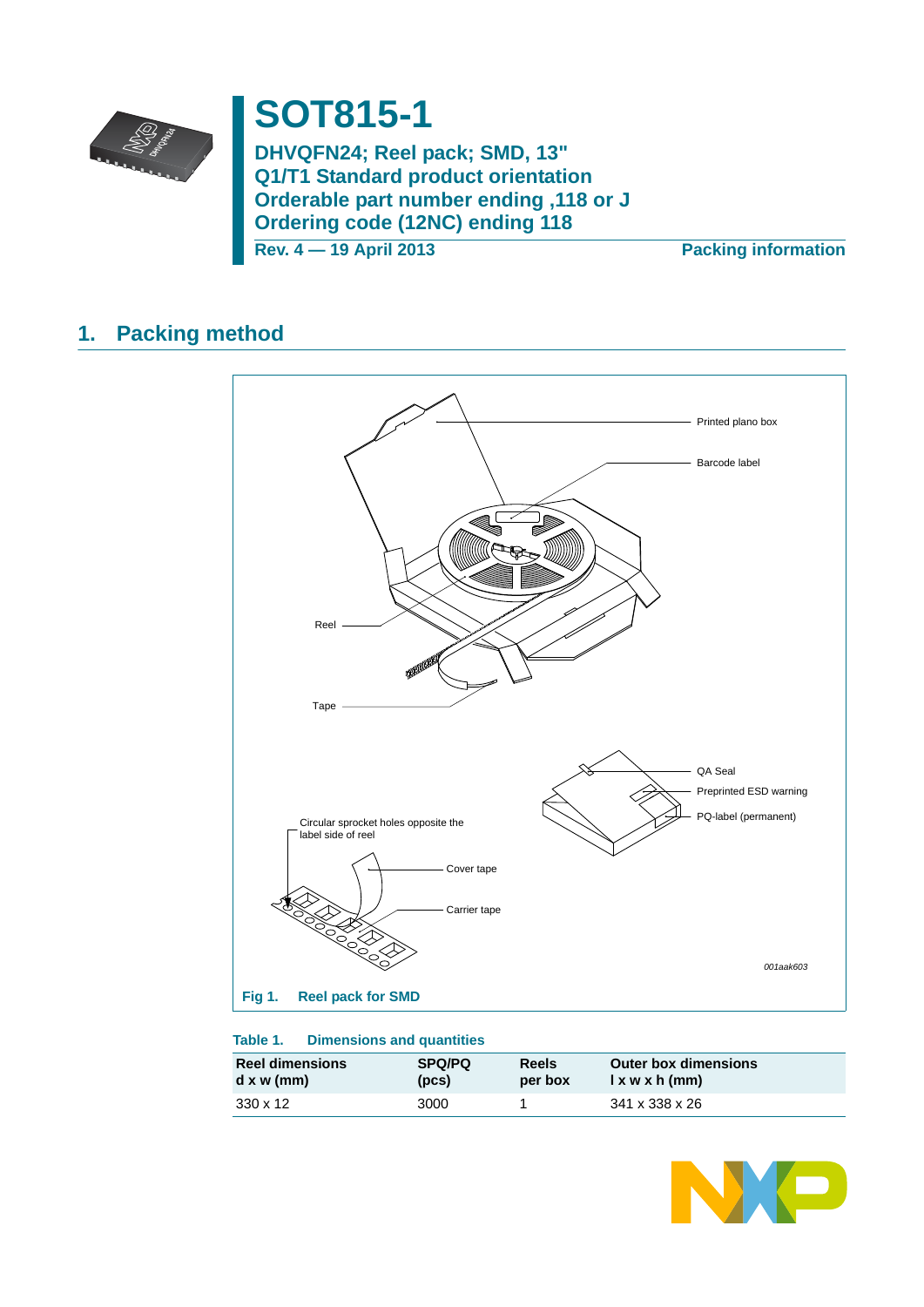# **NXP Semiconductors SOT815-1**

### **DHVQFN24; Reel pack; SMD, 13" Q1/T1 Standard product orientation Orderable part number ending ,118 or J Ordering code (12NC) ending 118**

### **2. Product orientation**



## **3. Carrier tape dimensions**



### **Table 2. Carrier tape dimensions**

*In accordance with IEC 60286-3.*

| $A_0$ (mm) | $B_0$ (mm) | $K_0$ (mm) | T (mm) | $P_1$ (mm) | $W$ (mm) |
|------------|------------|------------|--------|------------|----------|
| -3.8       | 5.8        |            | -      |            |          |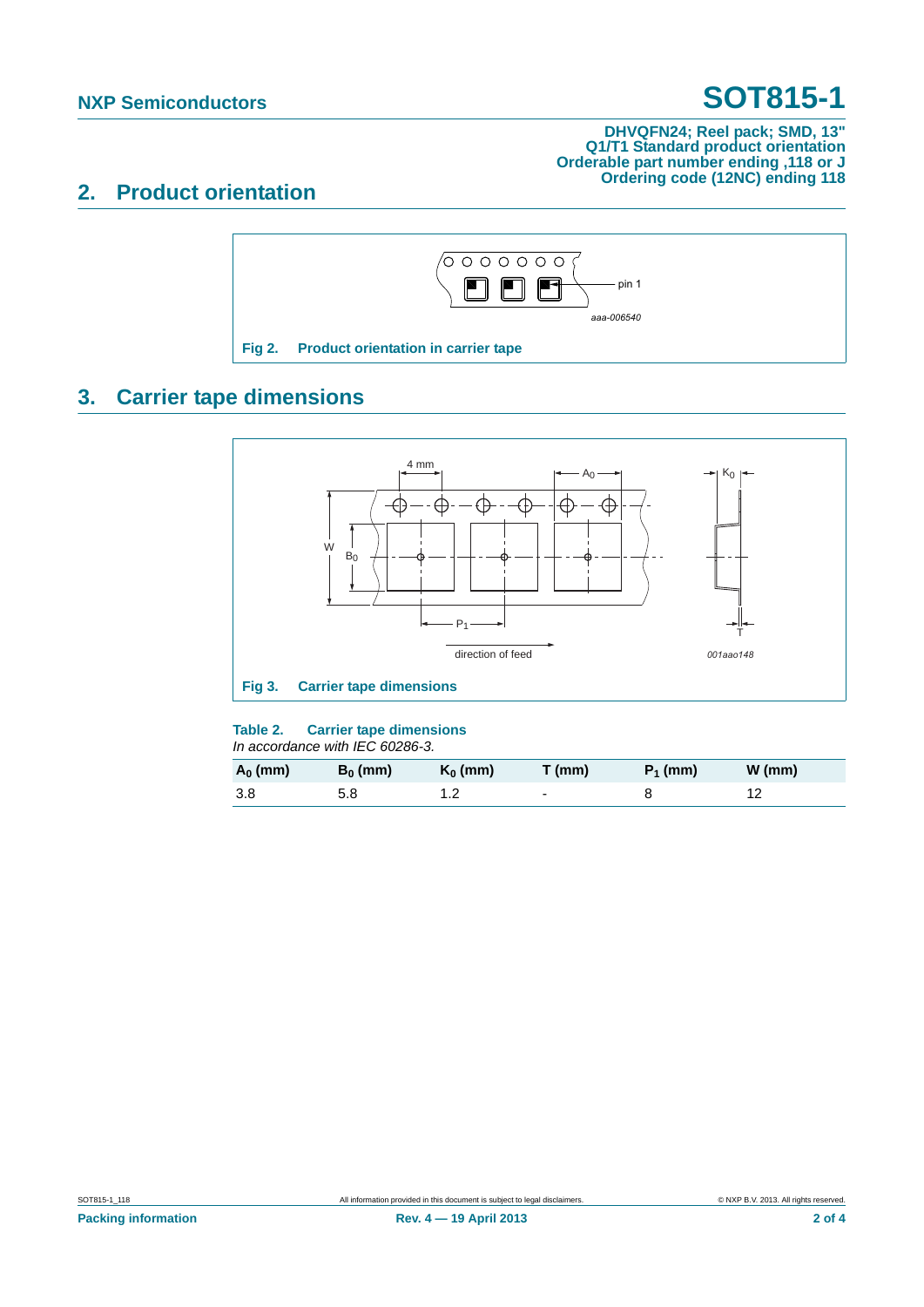# **NXP Semiconductors SOT815-1**

### **DHVQFN24; Reel pack; SMD, 13" Q1/T1 Standard product orientation Orderable part number ending ,118 or J Ordering code (12NC) ending 118**

## **4. Reel dimensions**



#### **Table 3. Reel dimensions** *In accordance with IEC 60286-3.*

| $D$ (mm) | $W$ (mm)       |
|----------|----------------|
| 330      | $\overline{ }$ |